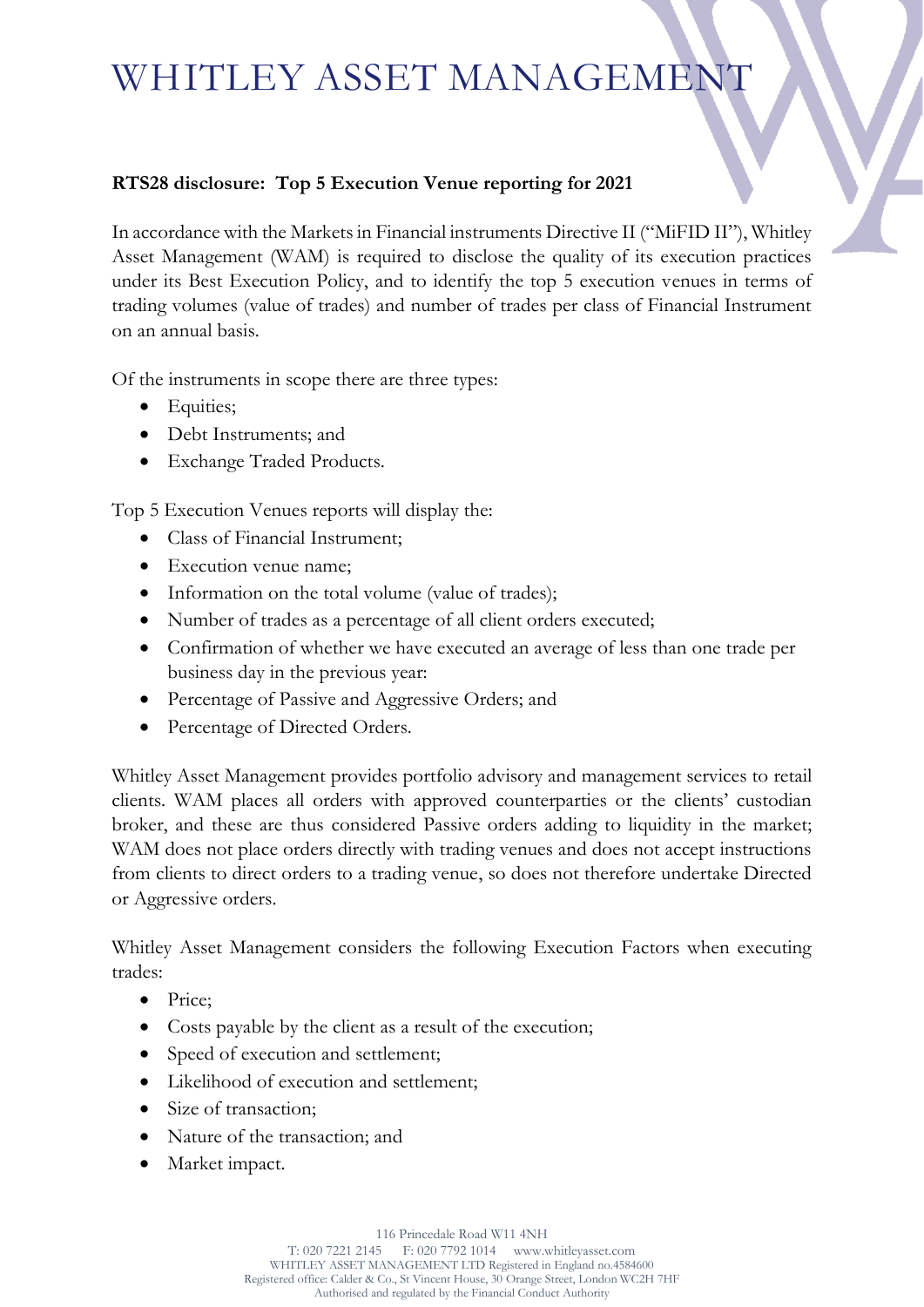## **Table 1 – Equities**

| Class of Instrument                                                    | Equities           |                        |                                 |                                    |                                  |
|------------------------------------------------------------------------|--------------------|------------------------|---------------------------------|------------------------------------|----------------------------------|
| Notification if <1 average trade per business day in the previous year | No                 |                        |                                 |                                    |                                  |
| Top 5 venues ranked in terms of trading<br>volumes                     | By value of orders | By number of<br>orders | Percentage of<br>passive orders | Percentage of<br>aggressive orders | Percentage of directed<br>orders |
| Canaccord Genuity (London)<br>LEI:<br>213800LJU4K7L7CBFN57             | 75.4%              | 71.7%                  | N/A                             | N/A                                | N/A                              |
| Canaccord Genuity (Guernsey)<br>LEI:<br>21380098NKAKODAG8W73           | $16.8\%$           | 22.2%                  | N/A                             | N/A                                | N/A                              |
| Citibank<br>LEI:<br>E57ODZWZ7FF32TWEFA76                               | 4.7%               | $2.3\%$                | N/A                             | N/A                                | N/A                              |
| Pictet<br>LEI:<br>4LCYDN74UCFU5VPM4774                                 | 1.7%               | $3.0\%$                | N/A                             | N/A                                | N/A                              |
| Valu-Trac<br>LEI:<br>213800LNIYUECQT1IB69                              | 0.7%               | 0.4%                   | N/A                             | N/A                                | N/A                              |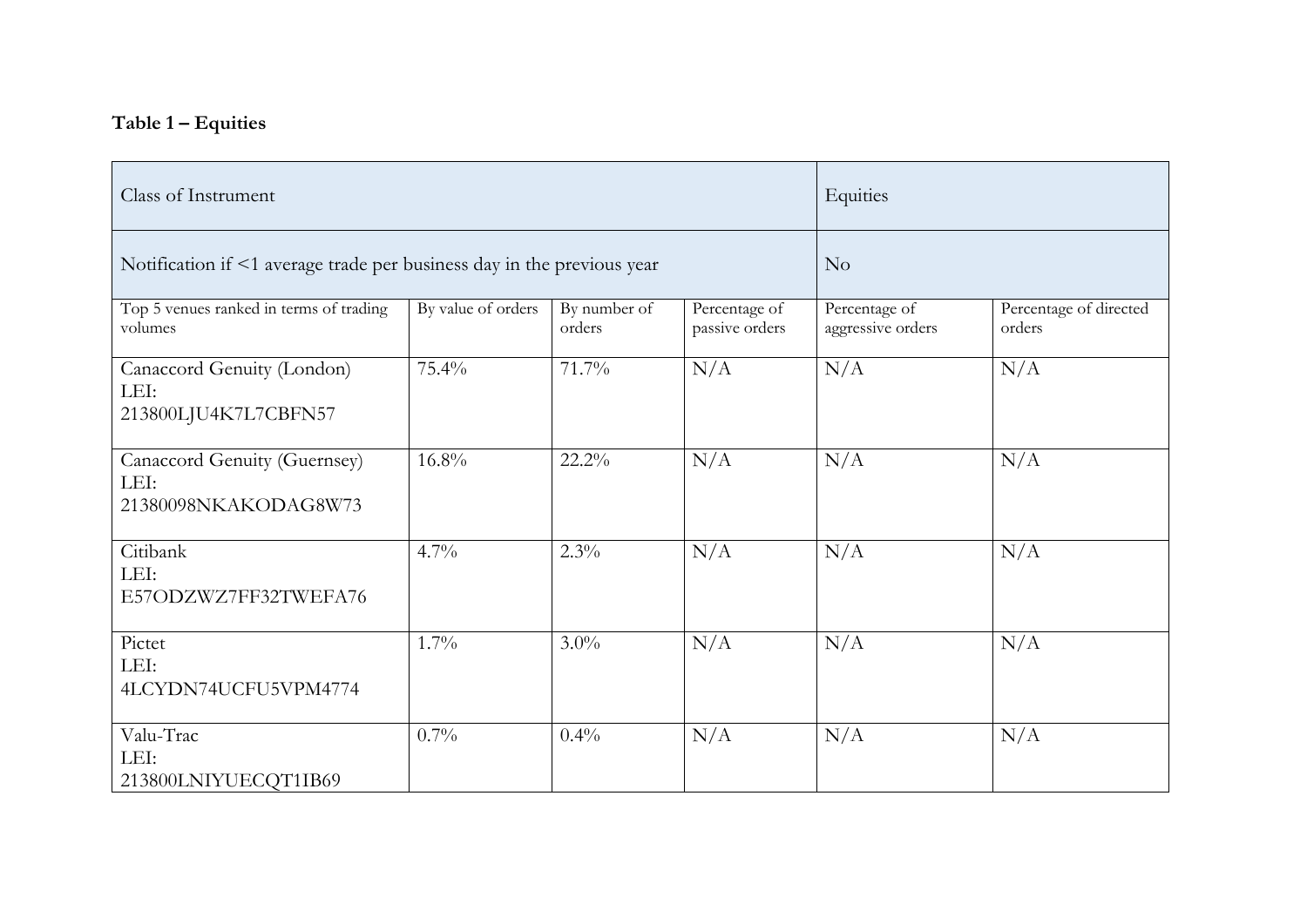#### **Table 2 – Fixed Income Securities**

| Class of Instrument                                                    | <b>Bonds</b>       |                        |                                 |                                    |                                  |
|------------------------------------------------------------------------|--------------------|------------------------|---------------------------------|------------------------------------|----------------------------------|
| Notification if <1 average trade per business day in the previous year | Yes                |                        |                                 |                                    |                                  |
| Top 5 venues ranked in terms of trading<br>volumes                     | By value of orders | By number of<br>orders | Percentage of<br>passive orders | Percentage of<br>aggressive orders | Percentage of directed<br>orders |
| Canaccord Genuity (Guernsey)<br>LEI:<br>21380098NKAKODAG8W73           | $55.5\%$           | $18.2\%$               | N/A                             | N/A                                | N/A                              |
| Canaccord Genuity (London)<br>LEI:<br>213800LJU4K7L7CBFN57             | $44.5\%$           | 81.8%                  | N/A                             | N/A                                | N/A                              |